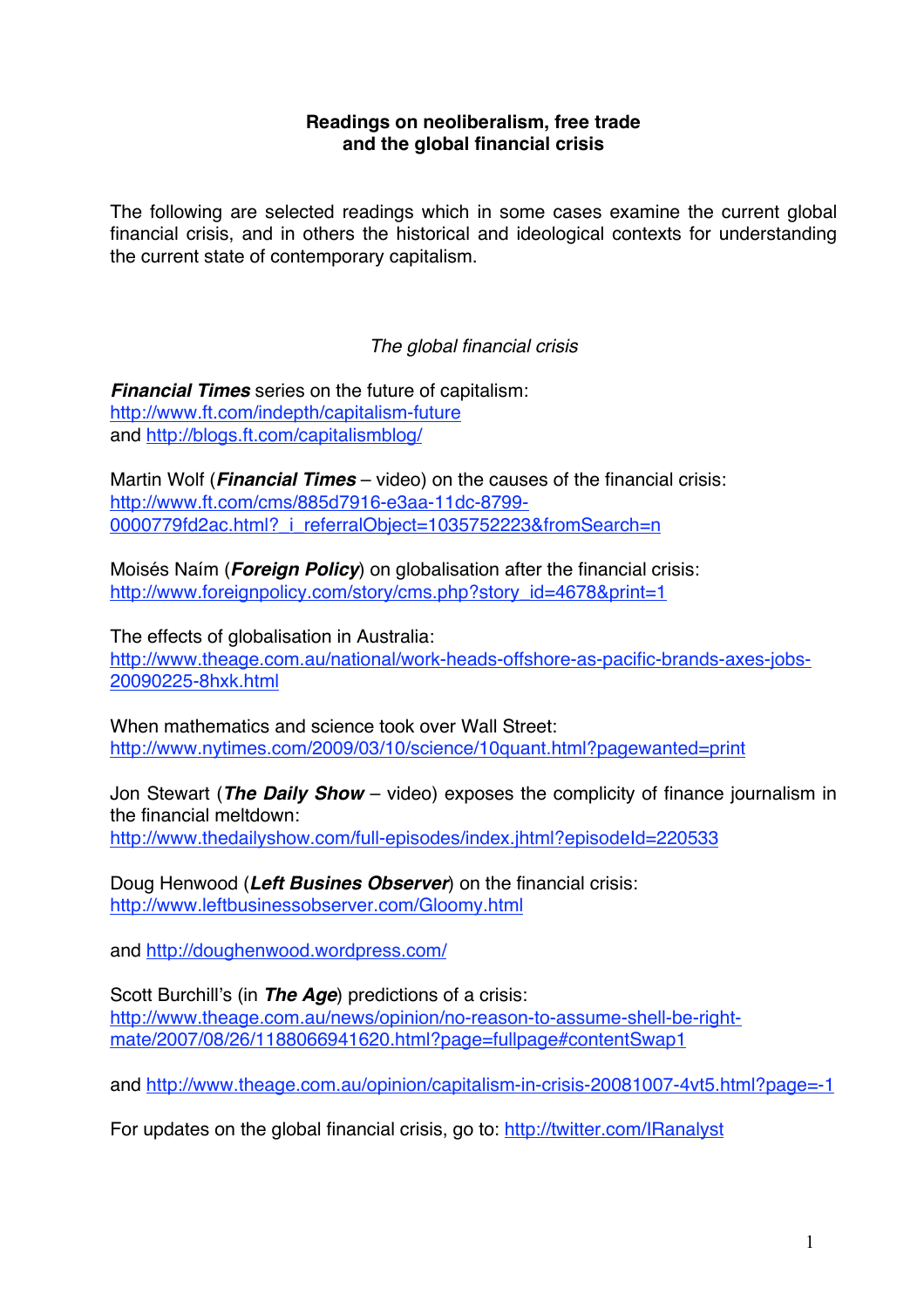*Correcting market hagiography*

- Karl Polanyi, *The Great Transformation: The Political And Economic Origins Of Our Time* (Beacon 1957)
- Jürgen Habermas, *Legitimation Crisis* (Beacon 1973)
- Robert E. Lane, *The Market Experience* (Cambridge 1991)
- Paul Bairoch, *Economics And World History: Myths And Paradoxes* (Harvester Wheatsheaf 1993)
- Neil Fligstein, *The Architecture of Markets: An Economic Sociology Of Twentyirst Century Capitalist Societies* (Princeton 2001)
- Gabriel Kolko, *After Socialism: Reconstructing Critical Social Thought* (Routledge 2006)

## *Classical analyses & history*

- Gabriel Kolko, *The Triumph of Conservatism: A Reinterpretation of American History, 1900-1916* (Free Press 1963)
- Alexander Gerschenkron, *Economic Backwardness in Historical Perspective* (Belknap 1966)
- E.J. Hobsbawm, *Industry And Empire: From 1750 to the Present Day* (Penguin 1969)
- Charles P. Kindleberger, *The World In Depression 1929-1939* (Uni of California 1986)
- Charles P. Kindleberger & Robert Z. Aliber, *Manias, Panics And Crashes: A History of Financial Crises* (Wiley 2005)
- Niall Ferguson, *The Ascent of Money: A Financial History of the World* (Allen Lane 2008)
- Barry Eichengreen, *Globalizing Capital: A History of the International Monetary System* (2<sup>nd</sup> ed Princeton 2008)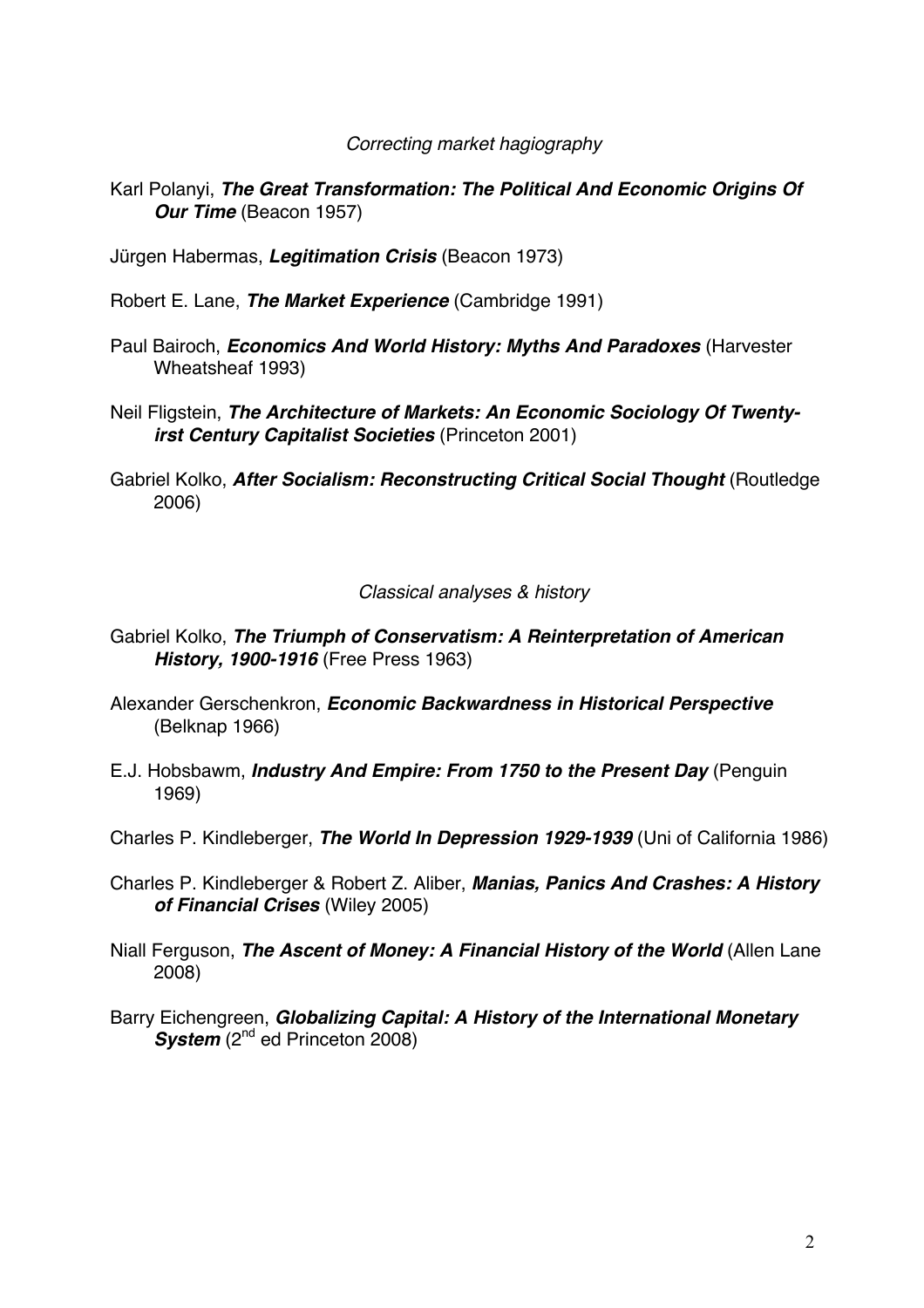*Neoliberalism as ideology*

Rajani K. Kanth, *Political Economy And Laissez-Faire: Economics and Ideology in the Ricardian Era* (Rowman & Littlefield 1986)

Noam Chomsky, *Year 501: The Conquest Continues* (South End 1993)

- Frederic F. Clairmont, *The Rise and Fall of Economic Liberalism: The Making of the Economic Gulag* (Third World Network 1996)
- Noam Chomsky, *Profit Over People: Neoliberalism and Global Order* (Seven Stories 1999)

David Harvey, *A Brief History of Neoliberalism* (OUP 2005)

Ha-Joon Chang, *Bad Samaritans: The Guilty Secrets Of Rich Nations And The Threat To Global Prosperity* (Business 2007)

*Business organisations v the market*

Robert A. Brady, *Business As A System Of Power* (Columbia University 1943)

- William Lazonick, *Business Organization and the Myth of the Market Economy* (Cambridge 1991)
- Winfried Ruigok & Rob van Tulder, *The Logic of International Restructuring (Routledge 1996)*

*East Asia v the free market*

Chalmers Johnson, *MITI and the Japanese Miracle* (Stanford 1982)

Ryutaro Komiya et al., *Industrial Policy of Japan* (Academic Press 1988)

Alice Amsden, *Asia***'***s Next Giant: South Korea and Late Industrialisaton* (Oxford 1989)

Robert Wade, *Governing The Market: Economic Theory and the Role of Government in East Asian Industrialization* (Princeton 1990)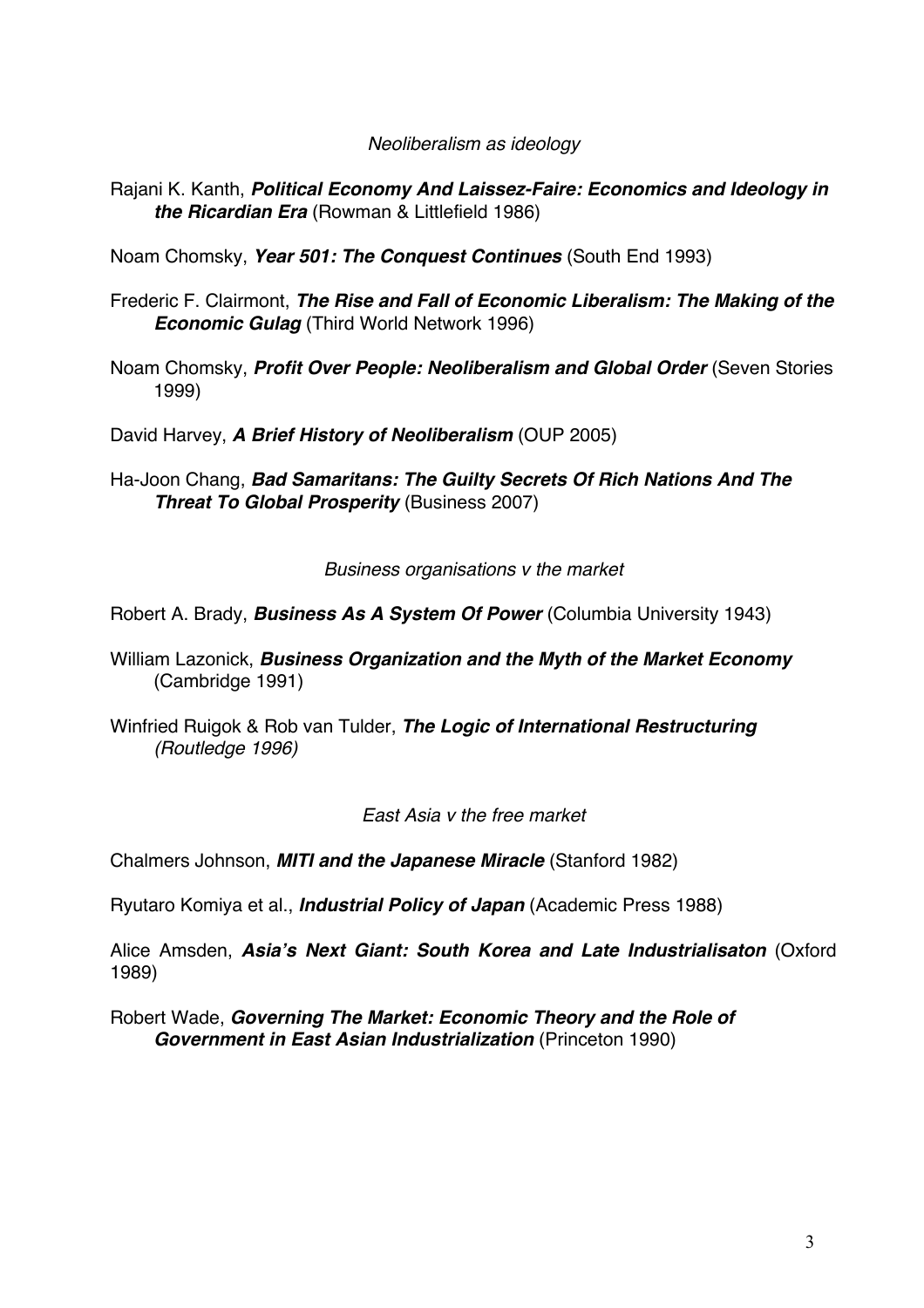## *Trade*

Brian Hocking & Steven McGuire (eds), *Trade Politics* (2nd ed Routledge 2004)

Ralph E. Gomory & William J. Baumol, *Global Trade and Conflicting National Interests* (MIT 2001)

*Recent US economic history*

Doug Henwood, *Wall Street* (Verso 1997)

Doug Henwood, *After The New Economy* (Scribe 2003)

- Timothy J. Sinclair, *The New Masters of Capital: American Bond Rating Agencies And The Politics OF Creditworthiness* (Cornell 2005)
- Robert Pollin, *Contours of Descent: US Economic Fractures And The Landscape Of Global Austerity* (Verso 2005)
- Robert Brenner, *The Economics of Global Turbulence: The Advanced Capitalist Economies From Long Boom To Long Downturn, 1945-2005* (Verso 2006)
- James Galbraith, *The Predator State: How Conservatives Abandoned the Free Market and Why Liberals Should Too* (Free Press 2008)

*Analyses of more recent crises*

Susan Strange, *Casino Capitalism* (Blackwell 1986)

- Susan Strange, *Mad Money: When Markets Outgrow Governments* (Michigan Uni 1998)
- Thomas Frank, *One Market Under God: Extreme Capitalism, Market Populism, And The End Of Economic Democracy* (Doubleday 2000)
- Paul Blustein, *The Chastening: Inside The Crisis That Rocked The Global Financial System And Humbled The IMF* (PublicAffairs 2003)

Barry Eichengreen, *Capital Flows And Crises* (MIT 2004)

Michael Lewis (ed), *Panic: The Story Of Modern Financial Insanity* (Norton 2009)

Gabriel Kolko, *World in Crisis* (Pluto 2009)